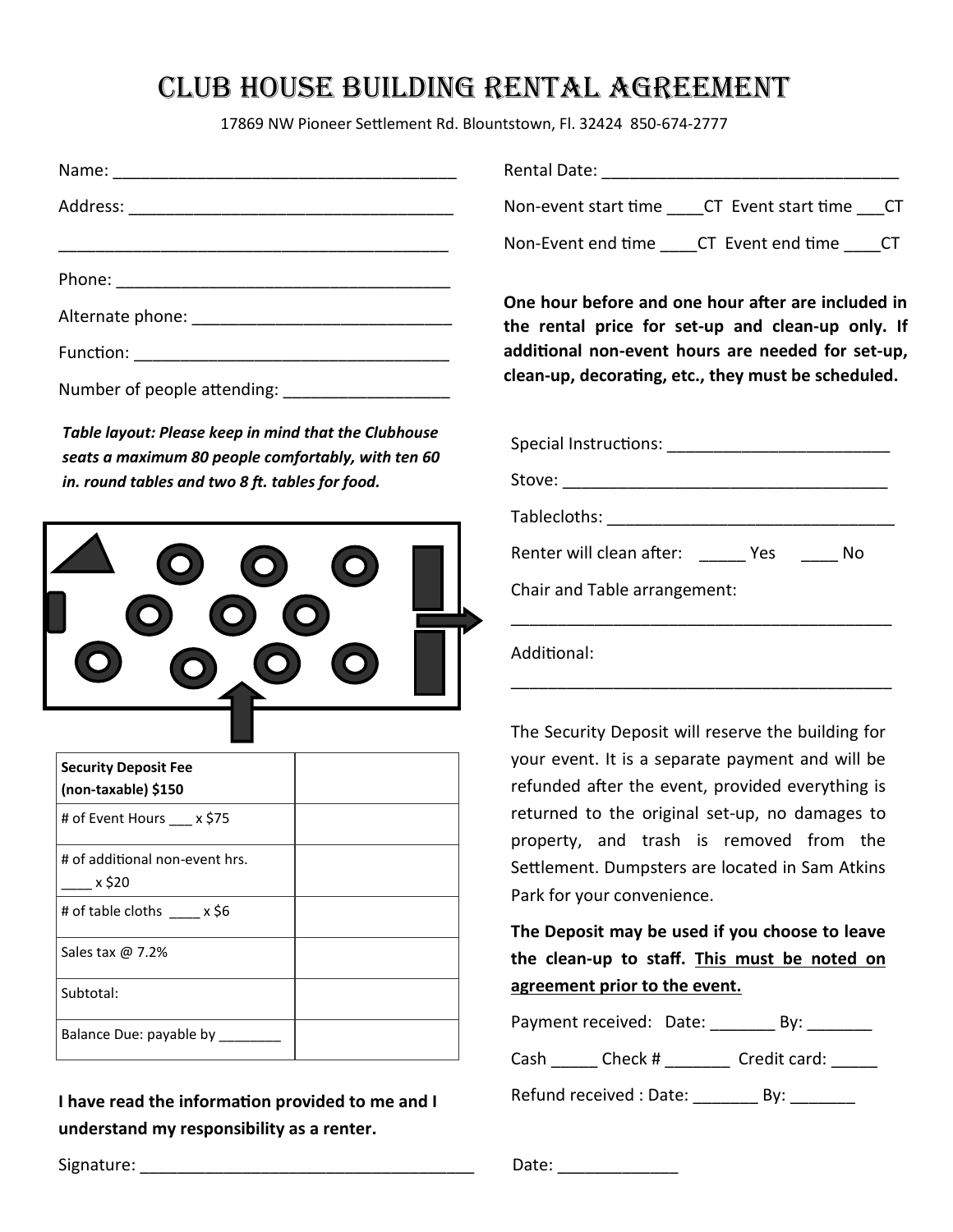# Club house building rental agreement

17869 NW Pioneer Settlement Rd. Blountstown, Fl. 32424 850-674-2777

#### *Thank you for choosing the Panhandle Pioneer Settlement for your event. We hope you enjoy your time with us.*

RESERVATION: Your reservation is secured when a **deposit of \$150** is received. This fee is refundable upon \_\_\_\_\_\_\_ (initial) compliance with regulations. The **remaining balance is due 7 days prior** to the event date.,

RENTAL FEES: Clubhouse **\$75 per EVENT hour**. This is the time you will be entertaining guests, eating, etc. \_\_\_\_\_\_\_ (Initial) This **fee includes one hour before for set-up and one hour after for clean-up.**

> Additional set-up/clean-up **NON-EVENT hours are \$20 per hour**. This is for event preparation and clean-up, and cannot be used for your event hours. Additional hours needed must be scheduled when rental agreement is completed.

> If additional hours for set-up are requested on days other than your event, regular rental rates will apply.

DECORATION GUIDELINES: NO REMOVAL OF ITEMS FROM WALLS, MANTELS, OR PIANO; NO FIRESCREEN REMOVAL, NO CHAIR REMOVAL, NO TABLE REMOVAL. THIS IS MANDATORY AND WILL NOT CHANGE. **IF ITEMS ARE FOUND TO BE MOVED, YOU MAY FORFEIT YOUR SECURITY DEPOSIT.**

\_\_\_\_\_\_\_ (Initial) **No nails or abrasive adhesives** can be used to hang decorations. (Command strips work well.) Use only **dripless candles** inside buildings, **tea lights** on outside porches. Renter assumes all liability of damages from candles, including damage from waxes, fire, or personal injury. RENTERS CLEAN UP **Trash must gathered and taken off the Settlement premises.** Dumpsters are conveniently (Initial) located in Sam Atkins Park in the picnic area with the blue roof. Kitchen must be left clean. **Remember to collect what is yours! Return anything that was moved to its original location**. Tables and chairs should not be moved without permission. If t**ablecloths** are rented, **leave them on the tables.** Otherwise, tables and chairs are wiped off. Floors and rugs swept thoroughly. PARKING Parking is allowed inside the Settlement. Please park perpendicular to the road in front of the \_\_\_\_\_\_\_ (Initial) clubhouse and the north side of the gym. **Handicapped parking** is located near the ramp to the gym. Vehicles may not go past the posted signs. Special arrangements can be made for **transporting elderly and disabled**. Please discuss when rental agreement is completed. ADDITIONAL INFORMATION: **DRUGS AND ALCOHOL ARE NOT PERMITTED ON THE SETTLEMENT GROUNDS** \_\_\_\_\_\_\_ (Initial) Smoking is only allowed in the driveway of the Settlement. Use available ashtrays. Do not litter with cigarette butts. The renter assumes responsibility for **monitoring all children**. Children may enter general store only with an adult. **Dancing in** the clubhouse should be done only in **stocking feet**—please no shoes!